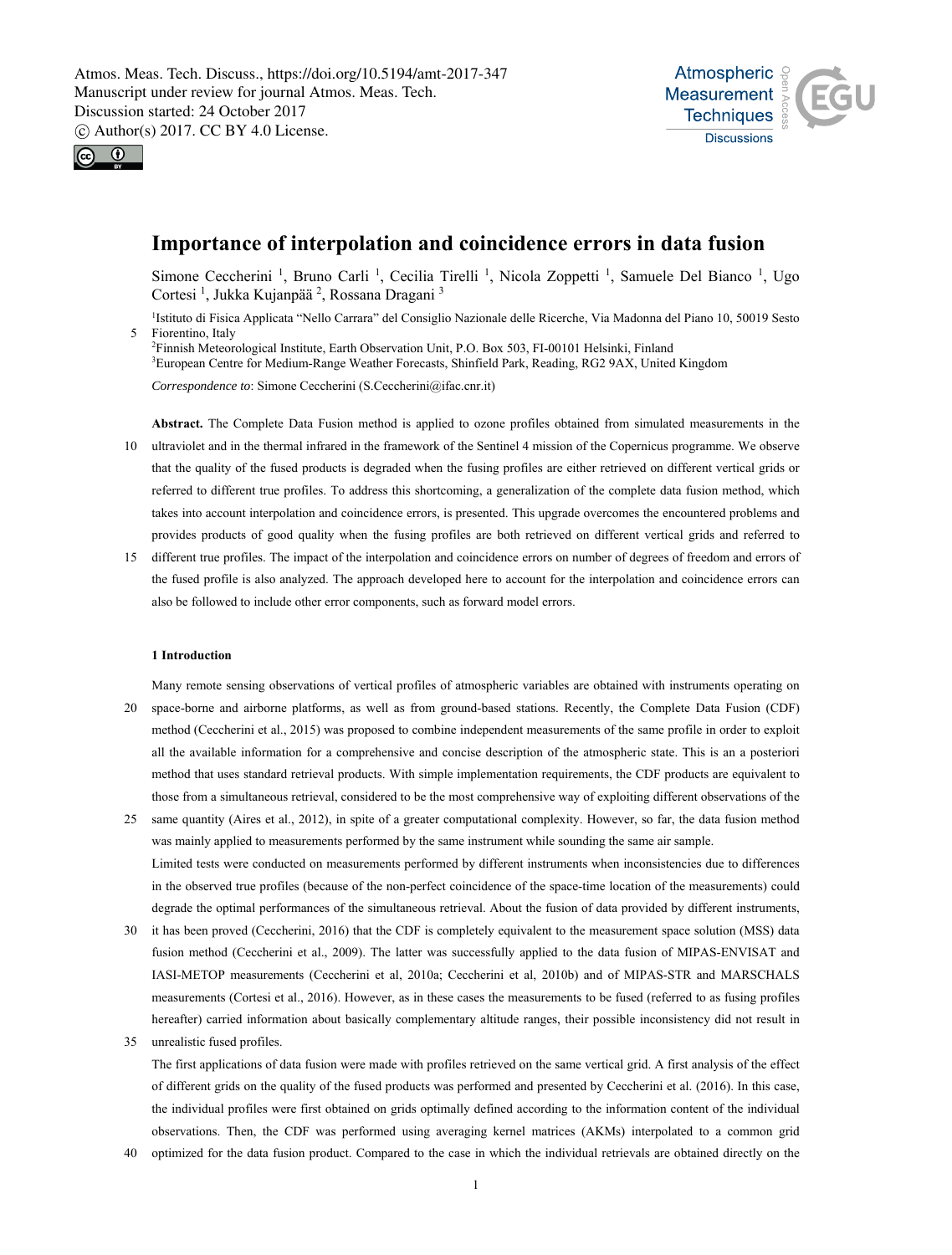



grid optimized for the data fusion, the number of degrees of freedom (DOF) is with this approach reduced of about a quarter. Thus, in data fusion applications the choice of the retrieval grid can lead to an information content loss that cannot be restored with interpolation.

- Here, we consider the general problem posed by the application of the CDF to measurements performed by different 5 instruments that are retrieved on different vertical grids and referring to different true profiles. We analyze this problem using simulated measurements of ozone profiles obtained in the ultraviolet and in the thermal infrared in the framework of the Sentinel 4 (S4) mission (ESA, 2017) of the Copernicus programme (http://www.copernicus.eu/main/sentinels). The advantages to use a multispectral approach for observing the ozone profile from space by synergism of atmospheric radiances in the thermal infrared and in the ultraviolet has been studied by Landgraf and Hasekamp (2007), Worden et al.
- 10 (2007), Fu et al. (2013), Natraj et al., (2011), Cuesta et al. (2013) and Costantino et al. (2017). The paper is organized as follows: Section 2 presents an account of the problems that occur when the CDF is applied to vertical profiles retrieved on different vertical grids and referring to different true profiles. In Section 3, we theoretically analyze the problems discussed in Section 2, and show how the CDF method can be modified to overcome them. In Section 4, we show how the solution proposed in Section 3 solves the problems discussed in Section 2. In Section 5, we describe
- 15 how to deal with forward model errors. Conclusions are drawn in Section 6.

# **2 Application of the CDF to profiles retrieved on different vertical grids and related to different true profiles**

The future atmospheric Sentinel missions of the Copernicus programme (http://www.copernicus.eu/main/sentinels) will provide great scope and a real testbed for data fusion applications. The wealth of data that will become available from these missions will likely present technical challenges to many applications. With the use of data fusion, the number of products

- 20 can be reduced while maintaining the information content of the original datasets. For this reason, we test the CDF method on simulated data of the S4. We simulate two S4 ozone vertical profile measurements as they could be obtained from the Infrared Sounder (IRS) in the thermal infrared and from the Ultraviolet, Visible and Near-Infrared Sounding (UVN) spectrometer in the ultraviolet in the ultraviolet (http://www.eumetsat.int/website/home/Satellites/FutureSatellites/MeteosatThirdGeneration/MTGDesign/index.html)
- 25 onboard the MTG (Meteosat Third Generation) satellite. We refer to these two simulated measurements as TIR measurement and UV measurement, respectively.

In order to evaluate the effect of the variability of vertical grids and of true profiles, we have analyzed three cases when:

- 1. The simulated measurements refer to the same true profile and are retrieved on the same vertical grid.
- 2. The simulated measurements refer to the same true profile but are retrieved on different vertical grids.
- 30 3. The simulated measurements refer to different true profiles and are retrieved on the same vertical grid. In all three cases, the true profile and the vertical grid of the UV measurement are kept fixed and, when pertinent, are changed for the TIR measurement. For simplicity, we define the vertical grid of the data fusion product to coincide with the fixed grid of the UV measurement. In the following, the vertical grid of the fusion product is referred to as the fusion grid.
- 35 common a priori covariance matrices (CMs). Therefore, the a priori of the fusing profiles, which are produced with individual a priori assumptions, have been modified using the method described in (Ceccherini et al., 2014). In the comparisons, we use the same a priori profiles provided by the McPeters and Labow climatology (McPeters and Labow, 2012) for all fusing and fused profiles. The a priori CMs are obtained using the standard deviation of the McPeters and Labow climatology when its value is larger than 20% of the a priori profile and a value of 20% of the a priori profile in the

For a meaningful comparison of the quality of fusing and fused profiles, it is necessary to have common a priori profiles and

40 other cases. The off diagonal elements are calculated considering a correlation length of 6 km.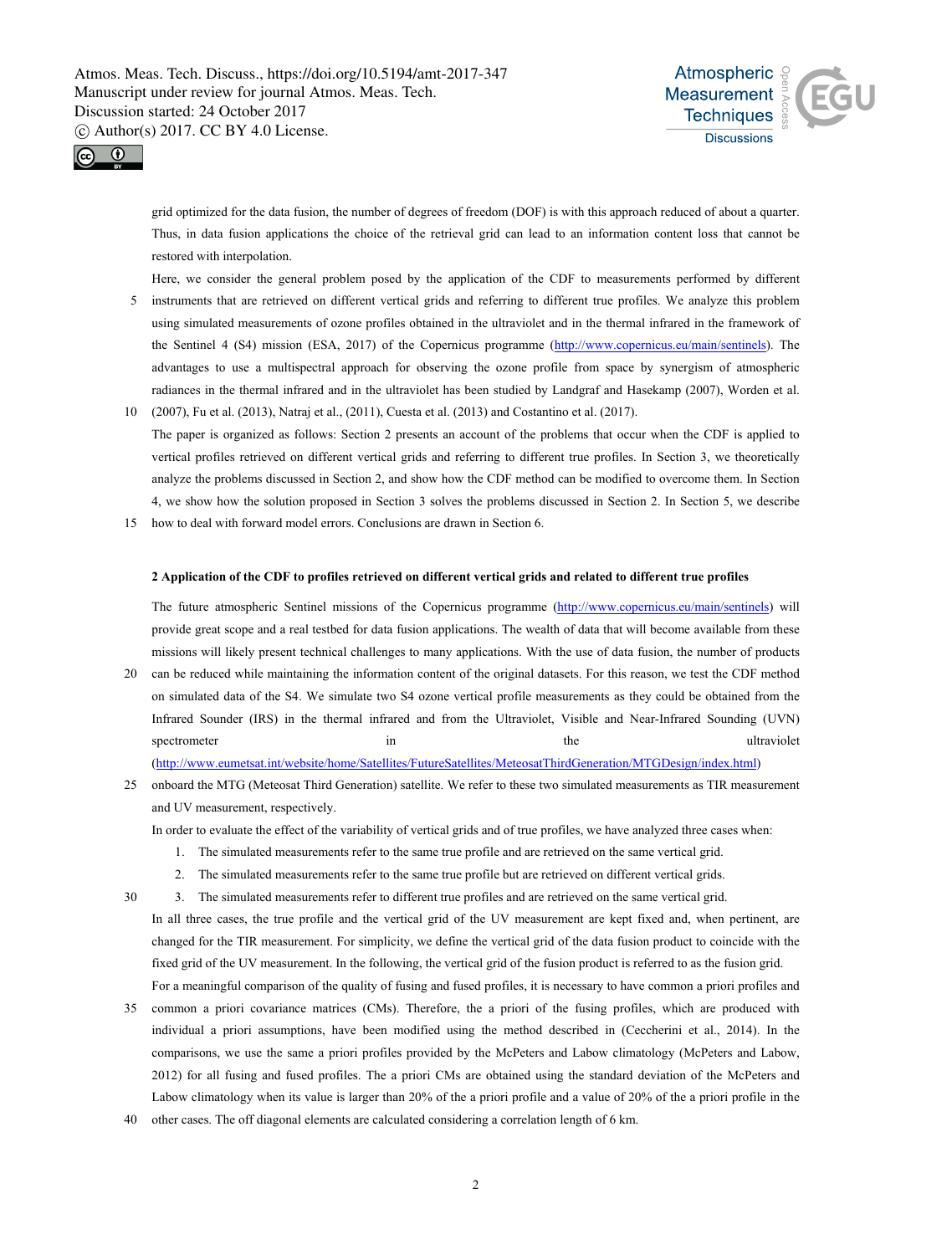



The results obtained in the three test cases are reported in Figures 1-3. These figures show in the left panel the true profiles, in the central panel the mean value of the true profiles and the profiles obtained from the measurements (TIR, UV and data fusion) and in the right panel the residuals, i.e. the differences between the three estimated profiles and the mean value of the true profiles.

5 We observe that, while in case 1 the differences between the profile obtained from the fusion and the mean of the true profiles are smaller than, or comparable to, those of the profiles obtained from the TIR and UV measurements, in cases 2 and 3 these differences are significantly larger. Therefore, in cases 2 and 3 the fusion provides a product of poorer quality than that of the single products.

These tests show that the CDF algorithm and the equivalent simultaneous retrieval work well in case 1, while they have

10 problems in cases 2 and 3, where the profiles are retrieved on different vertical grids and are referred to different true profiles, respectively.

The problem encountered in case 2 is due to the fact that the data fusion is made using estimates of the AKMs on the fusion grid (see Subsection 3.1) obtained by interpolation of the original AKMs (Ceccherini et al., 2016), which are only an approximation of the real AKMs on the fusion grid. We refer to this effect as *interpolation error*. The problem encountered

15 in case 3 is related to different true profiles and we refer to this effect as *coincidence error* because it occurs when fusing profiles that do not correspond to the same space-time location.

# **3 Method**

In this section, we report a theoretical analysis performed to overcome the problems highlighted in the previous section. In Subsection 3.1, we recall the formulas of the CDF method in order to establish the formalism subsequently used in 20 Subsection 3.2, where an upgrade of the method is proposed.

# **3.1 CDF**

We assume to have *N* independent simultaneous measurements of the vertical profile of an atmospheric target referred to the same space-time location. Performing the retrieval of the *N* measurements with the optimal estimation method (Rodgers, 2000), we obtain *N* vectors  $\hat{\mathbf{x}}_i$  ( $i=1, 2, ..., N$ ) that provide independent estimates of the profile here assumed to be

25 represented on a common vertical grid. The use of a priori information ensures the possibility of having a common retrieval grid also in the case of observations with different vertical coverage.

The vectors  $\hat{\mathbf{x}}_i$  are characterized by the CMs  $\mathbf{S}_i$  and the AKMs  $\mathbf{A}_i$  (Ceccherini et al., 2003; Ceccherini and Ridolfi, 2010; Rodgers, 2000):

$$
\mathbf{S}_{i} \equiv \left\langle \boldsymbol{\sigma}_{i} \boldsymbol{\sigma}_{i}^{T} \right\rangle = \left(\mathbf{K}_{i}^{T} \mathbf{S}_{yi}^{-1} \mathbf{K}_{i} + \mathbf{S}_{ai}^{-1}\right)^{-1} \mathbf{K}_{i}^{T} \mathbf{S}_{yi}^{-1} \mathbf{K}_{i} \left(\mathbf{K}_{i}^{T} \mathbf{S}_{yi}^{-1} \mathbf{K}_{i} + \mathbf{S}_{ai}^{-1}\right)^{-1}, \tag{1}
$$

$$
\mathbf{A}_{i} = \frac{\partial \hat{\mathbf{x}}_{i}}{\partial \mathbf{x}} = \left(\mathbf{K}_{i}^{T} \mathbf{S}_{yi}^{-1} \mathbf{K}_{i} + \mathbf{S}_{ai}^{-1}\right)^{-1} \mathbf{K}_{i}^{T} \mathbf{S}_{yi}^{-1} \mathbf{K}_{i},
$$
\n(2)

where  $\sigma_i$  are the errors on  $\hat{\mathbf{x}}_i$  obtained propagating the errors of the observations through the retrieval processes (noise

30 errors), **K***i* are the Jacobians of the forward models, **S***yi* are the CMs of the observations, **S***ai* are the CMs of the a priori profiles and **x** is the true profile.

The CDF of the considered profiles is given by (see Ceccherini et al., 2015)

$$
\mathbf{x}_{f} = \left(\sum_{i=1}^{N} \mathbf{A}_{i}^{T} \mathbf{S}_{i}^{-1} \mathbf{A}_{i} + \mathbf{S}_{a}^{-1}\right)^{-1} \left(\sum_{i=1}^{N} \mathbf{A}_{i}^{T} \mathbf{S}_{i}^{-1} \mathbf{a}_{i} + \mathbf{S}_{a}^{-1} \mathbf{x}_{a}\right)_{1}
$$
\n(3)

where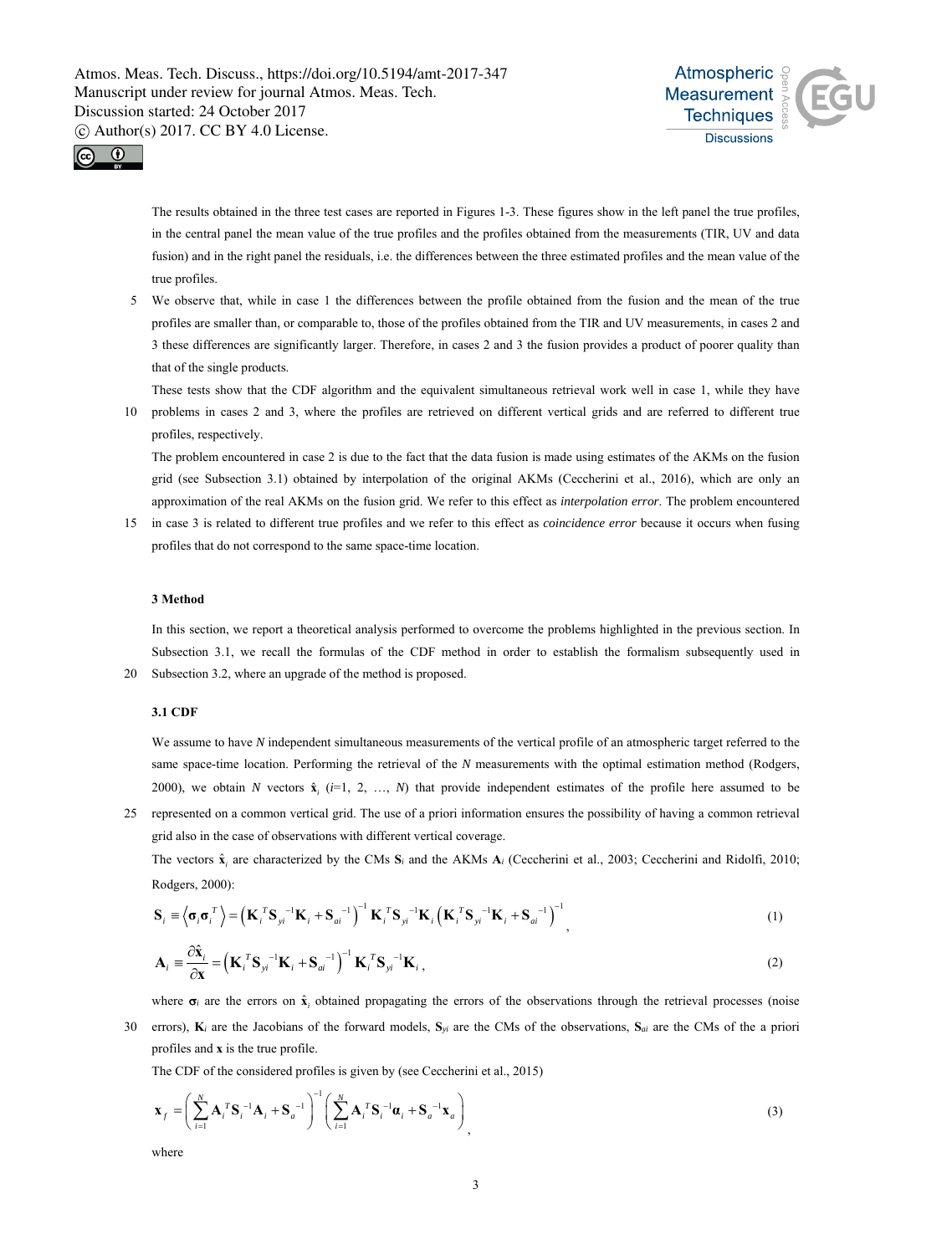$\bigcirc$ 

$$
\mathbf{a}_{i} \equiv \hat{\mathbf{x}}_{i} - (\mathbf{I} - \mathbf{A}_{i}) \mathbf{x}_{ai} = \mathbf{A}_{i} \mathbf{x} + \mathbf{\sigma}_{i}, \qquad (4)
$$

 $\mathbf{x}_a$  is the a priori profile used in the *i*-th retrieval,  $\mathbf{x}_a$  and  $\mathbf{S}_a$  are the a priori profile and its CM used to constrain the data fusion.

We note that the vector  $\alpha_i$ , which can be calculated from the available retrieval products, is a measurement of the vector **x**,

made using the rows of the AKM  $A_i$ , and it has the same errors  $\sigma_i$  as the retrieved profile  $\hat{x}_i$ , therefore, it is characterized by

5 the CM **S***i*.

The fused profile has a CM, obtained propagating the errors of  $\alpha$ <sub>*i*</sub> into  $\mathbf{x}_f$ , equal to

$$
\mathbf{S}_{f} = \left(\sum_{i=1}^{N} \mathbf{A}_{i}^{T} \mathbf{S}_{i}^{-1} \mathbf{A}_{i} + \mathbf{S}_{a}^{-1}\right)^{-1} \sum_{i=1}^{N} \mathbf{A}_{i}^{T} \mathbf{S}_{i}^{-1} \mathbf{A}_{i} \left(\sum_{i=1}^{N} \mathbf{A}_{i}^{T} \mathbf{S}_{i}^{-1} \mathbf{A}_{i} + \mathbf{S}_{a}^{-1}\right)^{-1}
$$
(5)

and an AKM, obtained performing the derivative of **x***f* with respect to the true profile, equal to

$$
\mathbf{A}_{f} = \left(\sum_{i=1}^{N} \mathbf{A}_{i}^{T} \mathbf{S}_{i}^{-1} \mathbf{A}_{i} + \mathbf{S}_{a}^{-1}\right)^{-1} \sum_{i=1}^{N} \mathbf{A}_{i}^{T} \mathbf{S}_{i}^{-1} \mathbf{A}_{i}
$$
\n(6)

The CDF formula (Eq. (3)) involves a summation of AKMs made possible by the common grid. When the fusing profiles  $\hat{\mathbf{x}}_i$ are represented on different vertical grids, the available AKMs are also defined on different vertical grids, thus in this case, it

10 is necessary to perform a resampling of the AKMs (Calisesi et al., 2005), which makes their second index equal to that of the common fusion grid. Following Ceccherini et al. (2016), we define such a transformation as follows:

$$
\mathbf{A}'_i = \mathbf{A}_i \mathbf{R}_i \tag{7}
$$

where  $\mathbf{R}_i$  are the generalized inverse matrices of the linear interpolation matrices  $\mathbf{H}_i$ , which interpolate the profiles on the fusing grids to the fusion grid. In this case, using Eq. (7), Eq. (3) becomes:

$$
\mathbf{x}_{f} = \left(\sum_{i=1}^{N} \mathbf{R}_{i}^{T} \mathbf{A}_{i}^{T} \mathbf{S}_{i}^{-1} \mathbf{A}_{i} \mathbf{R}_{i} + \mathbf{S}_{a}^{-1}\right)^{-1} \left(\sum_{i=1}^{N} \mathbf{R}_{i}^{T} \mathbf{A}_{i}^{T} \mathbf{S}_{i}^{-1} \boldsymbol{\alpha}_{i} + \mathbf{S}_{a}^{-1} \mathbf{x}_{a}\right).
$$
\n(8)

## **3.2 Interpolation and coincidence errors**

15 Let us first consider the interpolation error. The vectors **α***i*, defined by Eq. (4), are measurements of the true profile, each made with the averaging kernels **A***i*. Let us assume that each measurement is defined on a different retrieval grid, identified by the same index that identifies the measurements, then Eq. (4) becomes:

$$
\mathbf{a}_i = \mathbf{A}_i \mathbf{X}_i^{(i)} + \mathbf{\sigma}_i \tag{9}
$$

where  $\mathbf{x}_i^{(i)}$  is the true profile related to the *i*-th measurement that, by definition, is sampled with the *i*-th grid, as highlighted by the superscript in parenthesis.

- 20 Eq. (8) shows that in presence of different vertical grids the CDF combines measurements with sensitivity to the true profile expressed by  $A_iR_i$ . This operation assumes that we are combining measurements on the common fusion grid, i.e. measurements of  $A_iR_ix_i^{(f)}$ , with  $x_i^{(f)}$  being the true profile related to the *i*-th measurement represented on the fusion grid. If using  $\alpha_i$  (Eq. (9)), which is the measurement of  $A_iX_i^{(i)}$ , the estimate of the required measurement  $A_iR_ix_i^{(i)}$  is made with an error equal to  $\mathbf{A}_i \mathbf{x}_i^{(i)}$ - $\mathbf{A}_i \mathbf{R}_i \mathbf{x}_i^{(f)}$ .
- 25 We can explicitly introduce this error in the expression of **α***i* by rearranging Eq. (9) in the following way:

$$
\boldsymbol{\alpha}_{i} = \mathbf{A}_{i} \mathbf{R}_{i} \mathbf{x}_{i}^{(f)} + \mathbf{A}_{i} \left( \mathbf{x}_{i}^{(i)} - \mathbf{R}_{i} \mathbf{x}_{i}^{(f)} \right) + \boldsymbol{\sigma}_{i} \tag{10}
$$

It is useful to introduce for  $\mathbf{x}_i^{(i)}$  and  $\mathbf{x}_i^{(f)}$  the following notations:



$$
\mathcal{L}_{\mathcal{L}_{\mathcal{L}}}
$$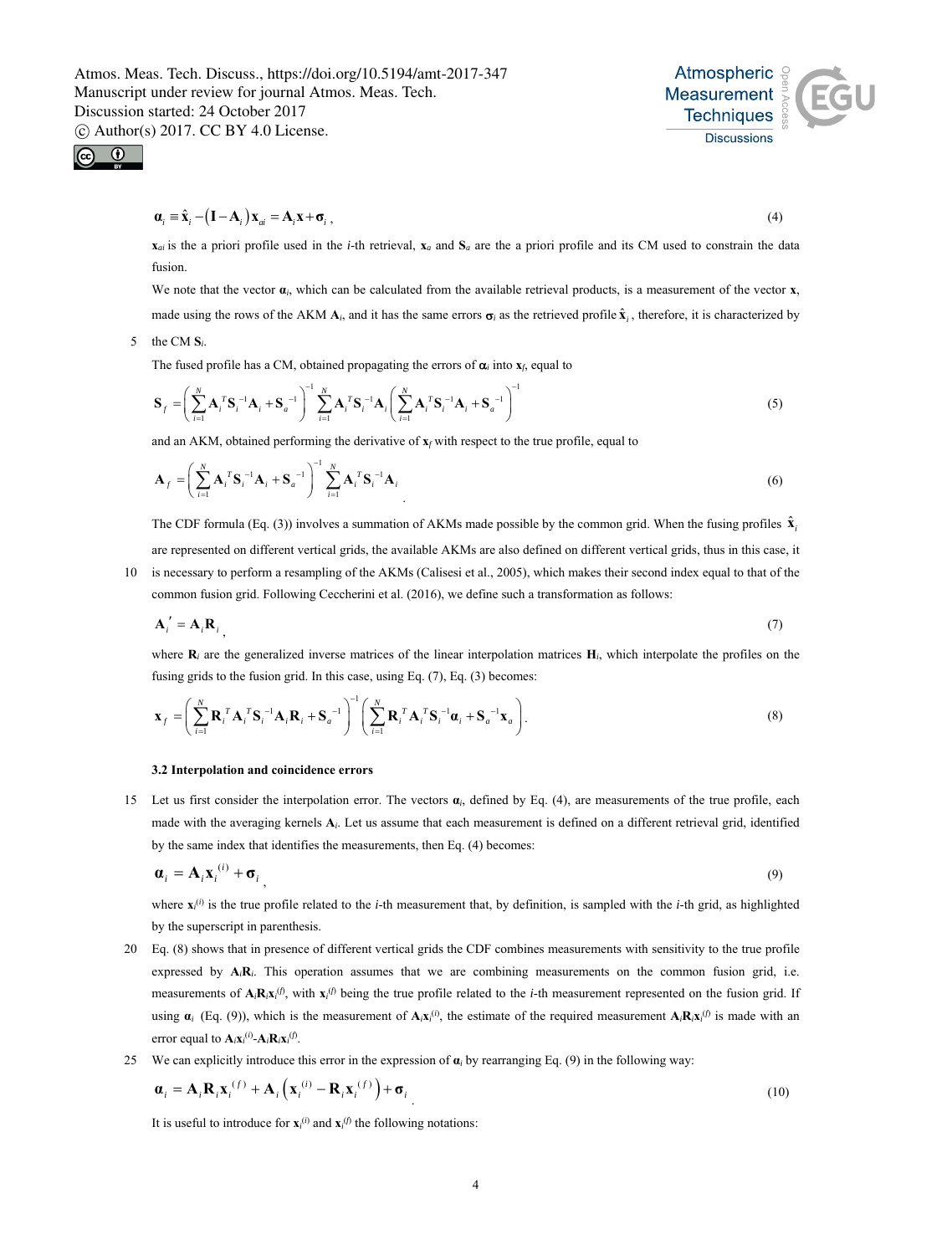



$$
\mathbf{x}_i^{(i)} = \mathbf{C}^{(i)} \mathbf{x}_i \tag{11}
$$

$$
\mathbf{x}_i^{(f)} = \mathbf{C}^{(f)} \mathbf{x}_i \tag{12}
$$

where **x***i* is the true profile related to the *i*-th measurement represented on a very fine grid that includes all the levels of the fusion grid (*f*) and of the N grids (*i*).  $\mathbf{C}^{(i)}$  and  $\mathbf{C}^{(f)}$  are the sampling matrices from the fine grid to the grids (*i*) and to the grid (*f*), respectively.

Substituting Eqs (11) and (12) in Eq. (10), we obtain

$$
\boldsymbol{\alpha}_i = \mathbf{A}_i \mathbf{R}_i \mathbf{C}^{(f)} \mathbf{x}_i + \mathbf{A}_i \left( \mathbf{C}^{(i)} - \mathbf{R}_i \mathbf{C}^{(f)} \right) \mathbf{x}_i + \boldsymbol{\sigma}_i
$$
\n(13)

5 Let us now also consider the coincidence error. In general, we fuse measurements made in different space-time locations within a given coincidence criterion. These measurements correspond to different true profiles and the purpose of the data fusion can be the determination of either the mean value of these true profiles or the true profile in a given space-time location identified as the central point of the coincidence intervals. We indicate with  $\bar{x}$  the unknown profile estimated by the data fusion. If we introduce the quantity  $\sigma_{i, coin}$ , which gives the deviation of  $\mathbf{x}_i$  from the unknown profile  $\overline{\mathbf{x}}$ :

$$
\mathbf{x}_{i} = \overline{\mathbf{x}} + \mathbf{\sigma}_{i, coin} \tag{14}
$$

10 Eq. (13) becomes:

$$
\mathbf{a}_{i} = \mathbf{A}_{i} \mathbf{R}_{i} \mathbf{C}^{(f)} \overline{\mathbf{x}} + \mathbf{A}_{i} \left( \mathbf{C}^{(i)} - \mathbf{R}_{i} \mathbf{C}^{(f)} \right) \overline{\mathbf{x}} + \mathbf{A}_{i} \mathbf{C}^{(i)} \boldsymbol{\sigma}_{i, coin} + \boldsymbol{\sigma}_{i} =
$$
\n
$$
= \mathbf{A}_{i} \mathbf{R}_{i} \overline{\mathbf{x}}^{(f)} + \mathbf{A}_{i} \left( \mathbf{C}^{(i)} - \mathbf{R}_{i} \mathbf{C}^{(f)} \right) \overline{\mathbf{x}} + \mathbf{A}_{i} \mathbf{C}^{(i)} \boldsymbol{\sigma}_{i, coin} + \boldsymbol{\sigma}_{i}
$$
\n(15)

after using Eq. (12) for  $\bar{x}$ .

An estimate of the quantity  $\mathbf{A}_i (\mathbf{C}^{(i)} - \mathbf{R}_i \mathbf{C}^{(f)}) \overline{\mathbf{x}}$  can be obtained writing  $\overline{\mathbf{x}}$  as the a priori profile plus the deviation  $\sigma_a$ from it:

$$
\overline{\mathbf{X}} = \mathbf{X}_a + \mathbf{\sigma}_a \tag{16}
$$

Substituting Eq. (16) in Eq. (15) and rearranging the terms of the equation, we can define a new quantity,  $\tilde{a}$ , equal to

$$
\tilde{\mathbf{a}}_i = \mathbf{a}_i - \mathbf{A}_i \left( \mathbf{C}^{(i)} - \mathbf{R}_i \mathbf{C}^{(f)} \right) \mathbf{x}_a =
$$
\n
$$
= \mathbf{A}_i \mathbf{R}_i \overline{\mathbf{x}}^{(f)} + \mathbf{A}_i \left( \mathbf{C}^{(i)} - \mathbf{R}_i \mathbf{C}^{(f)} \right) \sigma_a + \mathbf{A}_i \mathbf{C}^{(i)} \sigma_{i, coin} + \sigma_i
$$
\n(17)

15 Each  $\tilde{a}_i$  is a measurement of  $\overline{x}^{(f)}$  made using the rows of the matrix  $A_iR_i$  and a total error given by the sum of the noise error  $\sigma_i$  plus the terms  $A_i (C^{(i)} - R_i C^{(f)}) \sigma_a$  and  $A_i C^{(i)} \sigma_{i, coin}$  that can be interpreted as the interpolation error and the coincidence error, respectively.

For the estimate of the interpolation error, we use the a priori CM **S***a* of **σ***a* and, therefore, the interpolation error is characterized by the CM:

$$
\mathbf{S}_{i,\text{int}} = \mathbf{A}_i \left( \mathbf{C}^{(i)} - \mathbf{R}_i \mathbf{C}^{(f)} \right) \mathbf{S}_a \left( \mathbf{C}^{(i)} - \mathbf{R}_i \mathbf{C}^{(f)} \right)^T \mathbf{A}_i^T
$$
\n(18)

20 To characterize the coincidence error, we introduce the CM  $S_{coin}$  of  $\sigma_{i, coin}$ . If  $\bar{\mathbf{X}}$  represents the mean value of the true profiles, **S***coin* accounts for the dispersion of the true profiles, thus it depends on the coincidence criteria and it is the same for all the measurements to be fused together. If  $\bar{x}$  represents the true profile in a specific space-time location,  $S_{\text{coin}}$  is zero if the measurement is exactly in that location and it increases going away from that location. The values of **S***coin* as a function of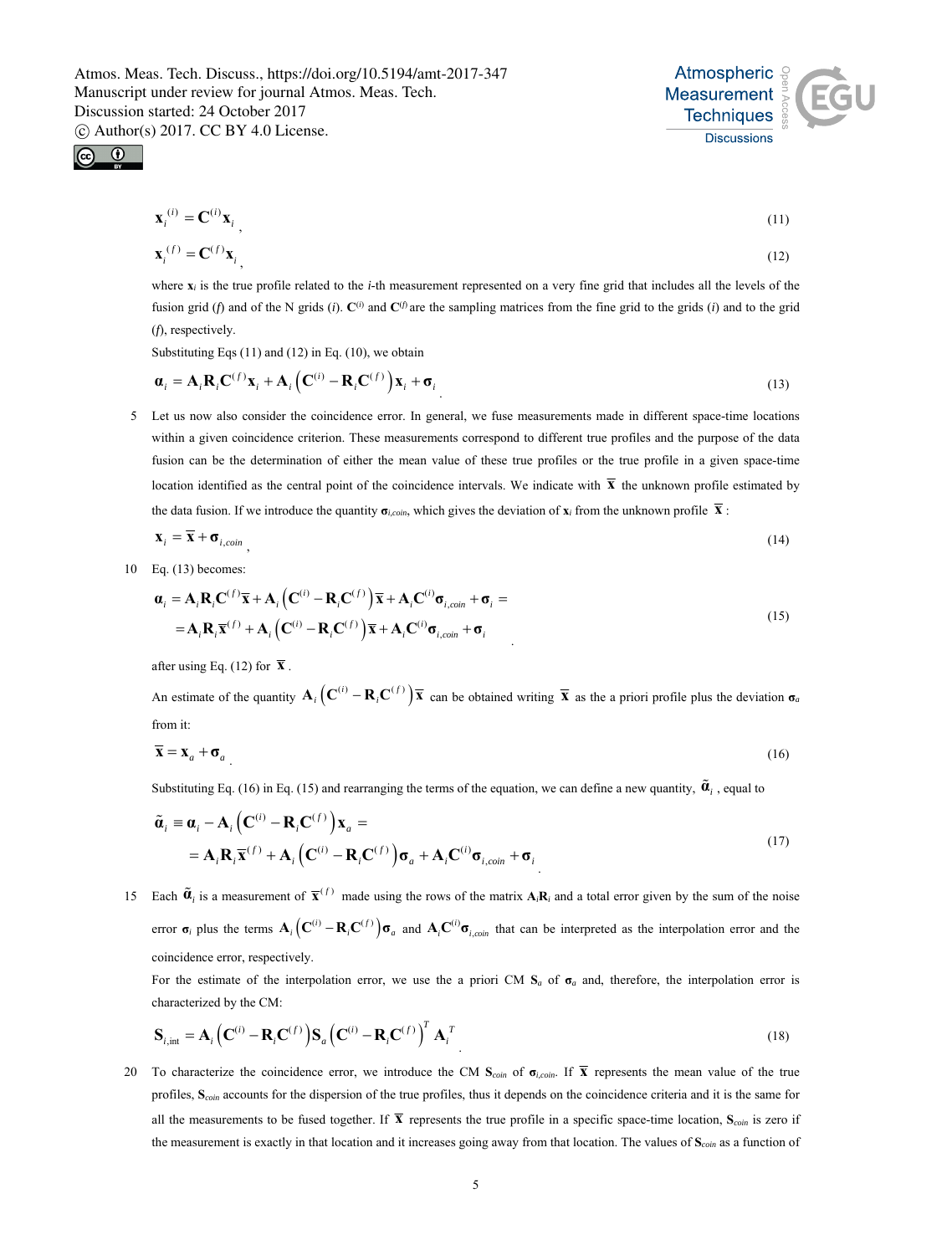



space-time location should reflect the variability of the true profile with the location. Then, the coincidence error is characterized by the CM

$$
\mathbf{S}_{i, coin} = \mathbf{A}_i \mathbf{C}^{(i)} \mathbf{S}_{coin} \mathbf{C}^{(i)T} \mathbf{A}_i^T
$$
\n(19)

In conclusion, the CDF formula, given by Eq. (3), can be modified to account for the interpolation and coincidence errors by replacing **α***i* with

$$
\tilde{\boldsymbol{\alpha}}_i = \boldsymbol{\alpha}_i - \mathbf{A}_i \left( \mathbf{C}^{(i)} - \mathbf{R}_i \mathbf{C}^{(f)} \right) \mathbf{x}_a
$$
\n(20)

5 and **S***i* with

$$
\tilde{\mathbf{S}}_i = \mathbf{S}_i + \mathbf{S}_{i, \text{int}} + \mathbf{S}_{i, \text{coin}} \tag{21}
$$

The CM given by Eq. (21) is also used in place of **S***i* in Eqs (5, 6) for the calculation of the CM and AKM of the fused profile.

#### **4 Tests with the upgraded algorithm: results and discussion**

#### **4.1 The effect on fused profiles**

- 10 We repeated the test cases of fusion 2 and 3 shown in Section 2 with the modified method described in Subsection 3.2. In Figures 4 and 5, we report the noise errors, the interpolation errors and the coincidence errors related, respectively, to case 2 and case 3, for both TIR and UV measurements. These errors are calculated as the square root of the diagonal elements of **S***i*, **S***i,int* and **S***i,coin*, respectively. In case 2, the vertical grids are different for the two measurements and since the fusion grid coincides with the vertical grid of the UV measurement, the interpolation errors are different from zero for the TIR
- 15 measurement and equal to zero for the UV measurement. The coincidence errors are equal to zero in both TIR and UV measurements because the true profiles are the same. In case 3, the interpolation errors are equal to zero for both TIR and UV measurements because the fusion grid coincides with that of the fusing profiles. The coincidence errors are instead different from zero because the true profiles are different and their CMs, chosen equal for both TIR and UV measurements, are obtained considering an error of 5% of the a priori profile and a correlation length of 6 km.
- 20 Figures 6 and 7 show the same quantities reported in central and right panels of Figures 2 and 3, respectively. In these, we have added the fused profiles and the residuals obtained with the modified algorithm. We can see that, in both tests, the modified method provides residuals that are significantly smaller than those obtained with the original CDF method. These tests show that the upgrade of the CDF method proposed in Subsection 3.2 solves the problems observed in Section 2 that occur when either the fusing profiles are retrieved on different vertical grids or they refer to different true profiles. The
- 25 modified method is a generalization of the CDF that allows its application to a wide-range of cases.

# **4.2 The effect on errors and number of DOF**

We now look at the effect of the generalized method on the errors and on the number of DOF. Figures 8 and 9 show the errors of the fused profile when we use either the original or the modified method for the cases 2 and 3, respectively. These errors are calculated as the square root of the diagonal elements of **S***f* given in Eq. (5), where, in the modified method, **S***i* is

30 replaced by  $\tilde{S}_i$ . For the three cases described in Section 2, Table 1 gives the number of DOF of the profiles obtained from the individual TIR and UV measurements, and from the CDF using both the original and the generalized formulation. The numbers of DOF are calculated as the trace of the AKMs. For the fused products the AKM is **A***f* given by Eq. (6), where, in the generalized formulation,  $S_i$  is replaced by  $\tilde{S}_i$ .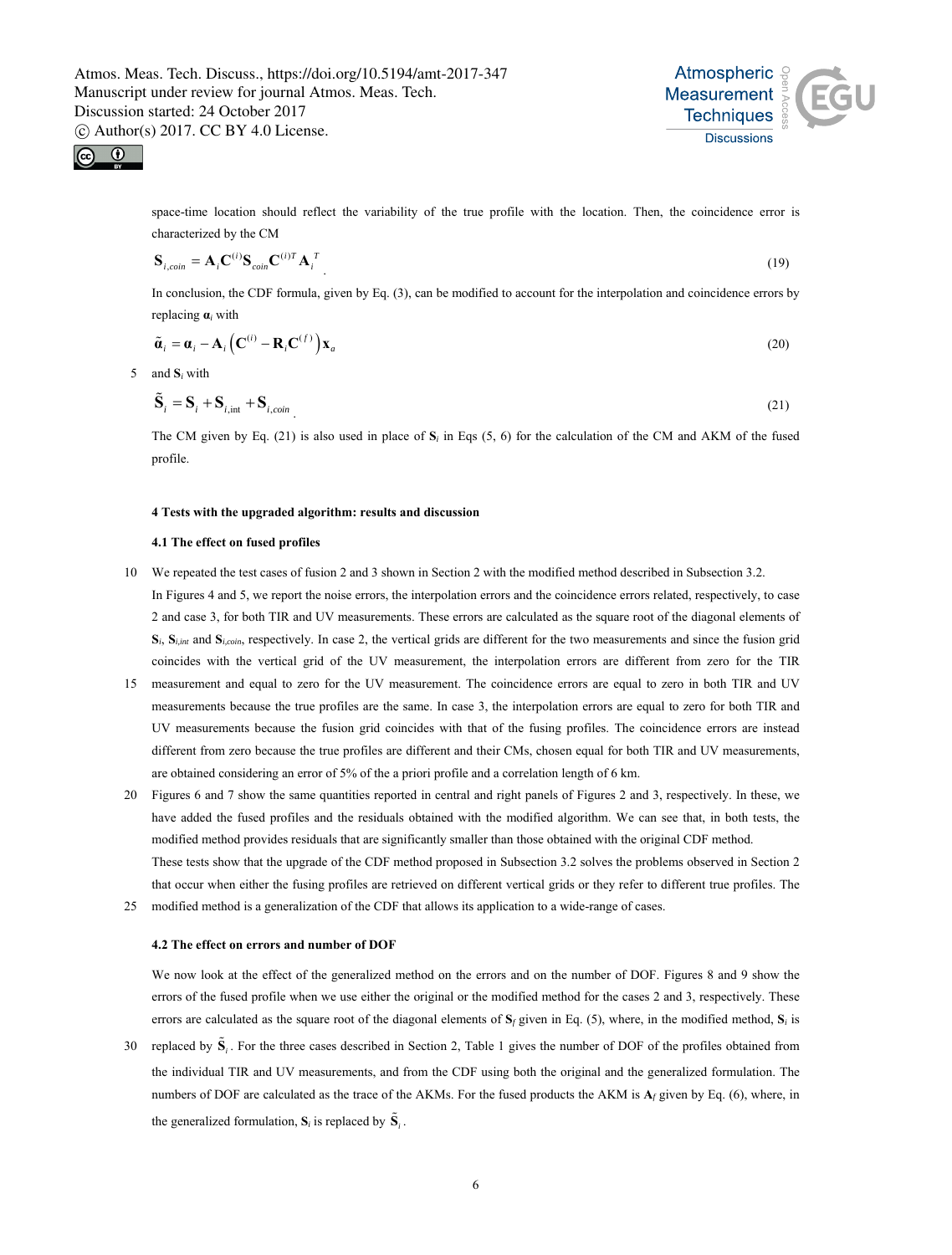



The introduction of the interpolation error (case 2) does not significantly modify the errors and determines a decrease of the number of DOF of the fused profile of about 1. The introduction of the coincidence error (case 3) determines a significant increase of the errors and a small decrease of the number of DOF of the fused profile equal to about 0.5. However, in both cases the number of DOF of the fused profile obtained with the modified method is larger than the number of DOF of the

5 individual fusing profiles, proving the information gain provided by the fusion. From the analysis of errors and number of DOF we deduce that the interpolation error has the largest impact on the vertical resolution, while the coincidence error has the largest impact on the errors. However, these numerical results depend on the values that interpolation and coincidence errors have in the single cases.

#### **5 Other error sources**

10 In this paper, we considered simulated measurements, which generally do not include all the error components that are present in real measurements. When real measurements are considered, there are other important error sources that can cause inconsistency among the fusing profiles, such as forward model errors, due for example to approximations in the model and uncertainties in atmospheric and instrumental parameters. When performing data fusion, these errors can also lead to quality loss and show problems similar to those described in Section 2. These problems can be avoided by accounting for them in 15 the CDF formulation. In particular, Eq. (21) can be modified to account for an extra CM term, **S***i,other*, as follows:

$$
\tilde{\mathbf{S}}_i = \mathbf{S}_i + \mathbf{S}_{i,other} + \mathbf{S}_{i,int} + \mathbf{S}_{i,coin} \tag{22}
$$

#### **6 Conclusions**

We analyzed the problem posed by the application of the CDF to vertical profiles obtained with different instruments, which use different retrieval grids and observe different true profiles. To this purpose, we studied simulated ozone profile measurements expected from the MTG payload for the S4 mission of the Copernicus programme: namely, those provided by

- 20 the IRS in the thermal infrared and by the UVN spectrometer in the ultraviolet. The study showed that the CDF algorithm works well when the fusing profiles are represented on the same vertical grid and refer to the same true profile, otherwise, if these identities are not present, the algorithm provides unsatisfactory results because the fused profile differs from the mean of the true profiles significantly more than the fusing profiles. Indeed, the CDF, which exploits all the existing information for the determination of the best fused profile, is misled by the inconsistent information and provides unrealistic fused
- 25 profiles.

In order to overcome this new problem, we performed a theoretical analysis that led to a generalization of the CDF method to the cases in which interpolation and coincidence errors occur. The interpolation error is present when the vertical grids of the fusing profiles differ from the fusion grid, meaning that an interpolation of the AKMs is necessary. In this case, the interpolated AKMs are only an approximation of the real AKMs on the fusion grid. The coincidence error is a consequence

- 30 of the fact that the fusing profiles are not generally co-located in space and time, thus referring to different true profiles. The generalized algorithm allows for these inconsistencies and provides fused profiles that are in better agreement with the true profiles than those obtained with the original CDF algorithm. With the algorithm generalization, the fusion provides in general fused profiles that are also better than the fusing profiles in terms of total error and number of DOF. However, a more comprehensive error budget, which may even cause the fused
- 35 profile to have larger errors than the fusing profiles (indeed coincidence and interpolation errors do not have to be considered for the individual fusing profiles), is now considered. If neither of the qualifiers (total error and number of DOF) is improved, the fusion process is not justified.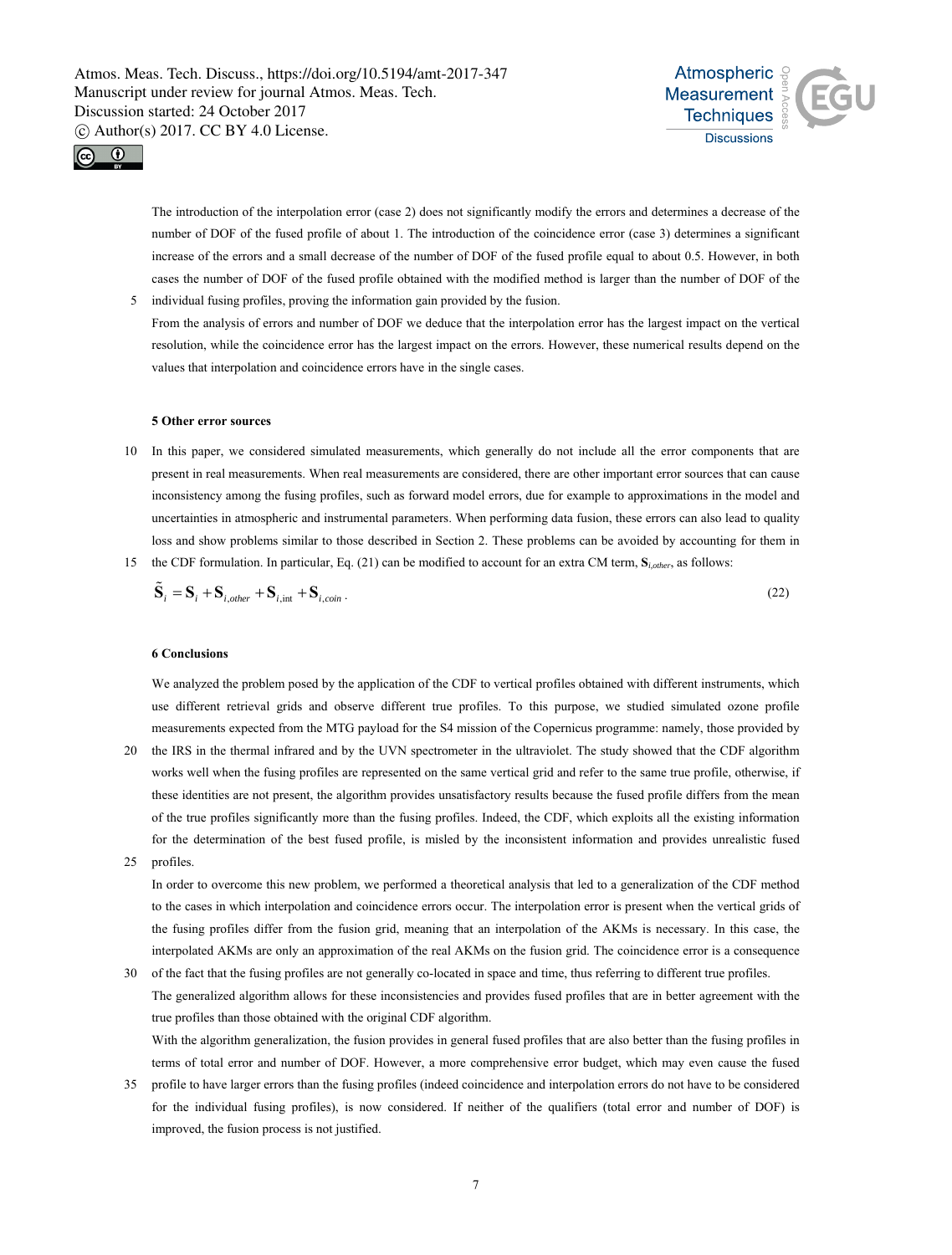



An approach similar to that used to account for interpolation and coincidence errors can also be useful to include other error components, such as forward model errors, in the fusion process.

5 *Author contribution.* SC deduced the expression of the interpolation and coincidence errors and wrote the draft version of the paper. BC suggested the idea to introduce the interpolation and coincidence errors and contributed to the interpretation of the results. NZ wrote the Python code of the complete data fusion. CT and SDB performed the simulation of the infrared measurements. JK performed the simulation of the ultraviolet measurements. UC put together the team of authors and coordinated its activity. RD deeply revised the manuscript.

10

*Data availability.* The data of the simulations presented in the paper are available upon request to the authors.

15 *Competing interests.* The authors declare that they have no conflict of interest.

*Acknowledgments.* The results presented in this paper arise from research activities conducted in the framework of the AURORA project (http://www.aurora-copernicus.eu/) supported by the Horizon 2020 research and innovation programme of 20 the European Union (Call: H2020-EO-2015; Topic: EO-2-2015) under Grant Agreement N. 687428.

# **References**

Aires, F., Aznay, O., Prigent, C., Paul, M., and Bernardo, F.: Synergistic multi-wavelength remote sensing versus a posteriori combination of retrieved products: Application for the retrieval of atmospheric profiles using MetOp-A, J. Geophys. Res., 117, D18304, 2012.

25

Calisesi, Y., ,Soebijanta, V. T., and .Oss, R. v.: .Regridding of remote soundings: formulation and application to ozone profile comparison, J. Geophys. Res., 110, D23306, doi:10.1029/2005JD006122, 2005.

Ceccherini, S.: Equivalence of measurement space solution data fusion and complete fusion, J. Quant. Spectrosc. Radiat., 30 182, 71-74, 2016.

Ceccherini, S., and Ridolfi, M.: Technical Note: Variance-covariance matrix and averaging kernels for the Levenberg-Marquardt solution of the retrieval of atmospheric vertical profiles, Atmos. Chem. Phys., 10, 3131-3139, 2010.

35 Ceccherini, S., Carli, B., Pascale, E., Prosperi, M., Raspollini, P. and Dinelli, B.M.: Comparison of measurements made with two different instruments of the same atmospheric vertical profile, Appl. Opt., 42, 6465–6473, 2003.

Ceccherini, S., Raspollini, P., and Carli, B.: Optimal use of the information provided by indirect measurements of atmospheric vertical profiles, Opt. Express., 17, 4944–4958, 2009.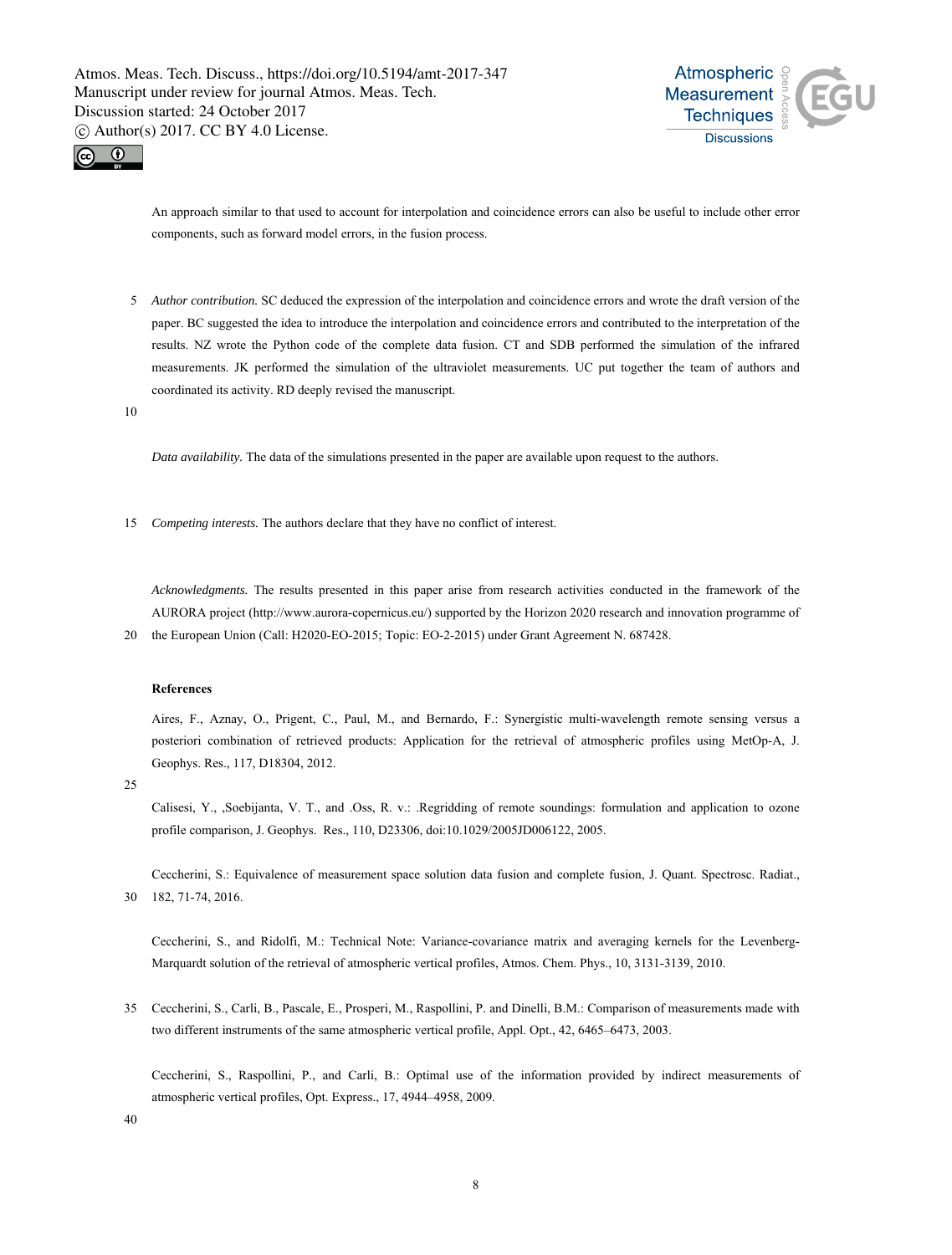



Ceccherini, S., Carli, B., Cortesi, U., Del Bianco, S. and Raspollini P.: Retrieval of the vertical column of an atmospheric constituent from data fusion of remote sensing measurements, J. Quant. Spectrosc. Radiat., 111, 507-514, 2010a.

Ceccherini, S., Cortesi, U., Del Bianco, S., Raspollini P., and Carli B.: IASI-METOP and MIPAS-ENVISAT data fusion, 5 Atmos. Chem. Phys., 10, 4689-4698, 2010b.

Ceccherini, S., Carli, B., and Raspollini, P.: The average of atmospheric vertical profiles, Opt. Express, 22, 24808-24816, 2014.

10 Ceccherini, S., Carli, B., and Raspollini, P.: Equivalence of data fusion and simultaneous retrieval, Opt. Express, 23, 8476- 8488, 2015.

Ceccherini, S., Carli, B., and Raspollini, P.: Vertical grid of retrieved atmospheric profiles, J. Quant. Spectrosc. Radiat., 174, 7-13, 2016.

15

Cortesi, U., Del Bianco, S., Ceccherini, S., Gai, M., Dinelli, B.M., Castelli, E., Oelhaf, H., Woiwode, W., Höpfner, M., and Gerber, D.: Synergy between middle infrared and millimeter-wave limb sounding of atmospheric temperature and minor constituents, Atmos. Meas. Tech., 9, 2267-2289, 2016.

- 20 Costantino, L., Cuesta, J., Emili, E., Coman, A., Foret, G., Dufour, G., Eremenko, M., Chailleux, Y., Beekmann, M. and Flaud, J.-M.: Potential of multispectral synergism for observing ozone pollution by combining IASI-NG and UVNS measurements from the EPS-SG satellite, Atmos. Meas. Tech., 10, 1281–1298, 2017.
- Cuesta, J., Eremenko, M., Liu, X., Dufour, G., Cai, Z., Höpfner, M., von Clarmann, T., Sellitto, P., Foret, G., Gaubert, B., 25 Beekmann, M., Orphal, J., Chance, K., Spurr, R., and Flaud, J.-M.: Satellite observation of lowermost tropospheric ozone by multispectral synergism of IASI thermal infrared and GOME-2 ultraviolet measurements over Europe, Atmos. Chem. Phys., , 13, 9675–9693, 2013.

ESA: Sentinel-4: ESA's Geostationary Atmospheric Mission for Copernicus Operational Services, SP-1334, April 2017, 30 available at http://esamultimedia.esa.int/multimedia/publications/SP-1334/SP-1334.pdf, 2017.

Fu, D., Worden, J. R., Liu, X., Kulawik, S. S., Bowman, K. W., and Natraj, V.: Characterization of ozone profiles derived from Aura TES and OMI Radiances. Atmos. Chem. Phys., 13, 3445–3462, doi: 10.5194/acp-13-3445-2013, 2013.

35 Landgraf, J., and Hasekamp, O. P.: Retrieval of tropospheric ozone: The synergistic use of thermal infrared emission and ultraviolet reflectivity measurements from space, J. Geopphys. Res., 112, D08310, doi:10.1029/2006JD008097, 2007

McPeters, R.D., and Labow, G.J.: Climatology 2011: An MLS and sonde derived ozone climatology for satellite retrieval algorithms, J. Geophys. Res., 117, D10303, doi:10.1029/2011JD017006, 2012.

40

Natraj, V., Liu, X., Kulawik, S., Chance, K., Chatfield, R., Edwards, D. P., Eldering, A., Francis, G., Kurosu, T., Pickering, K., Spurr, R., and Worden, H.: Multispectral sensitivity studies for the retrieval of tropospheric and lowermost tropospheric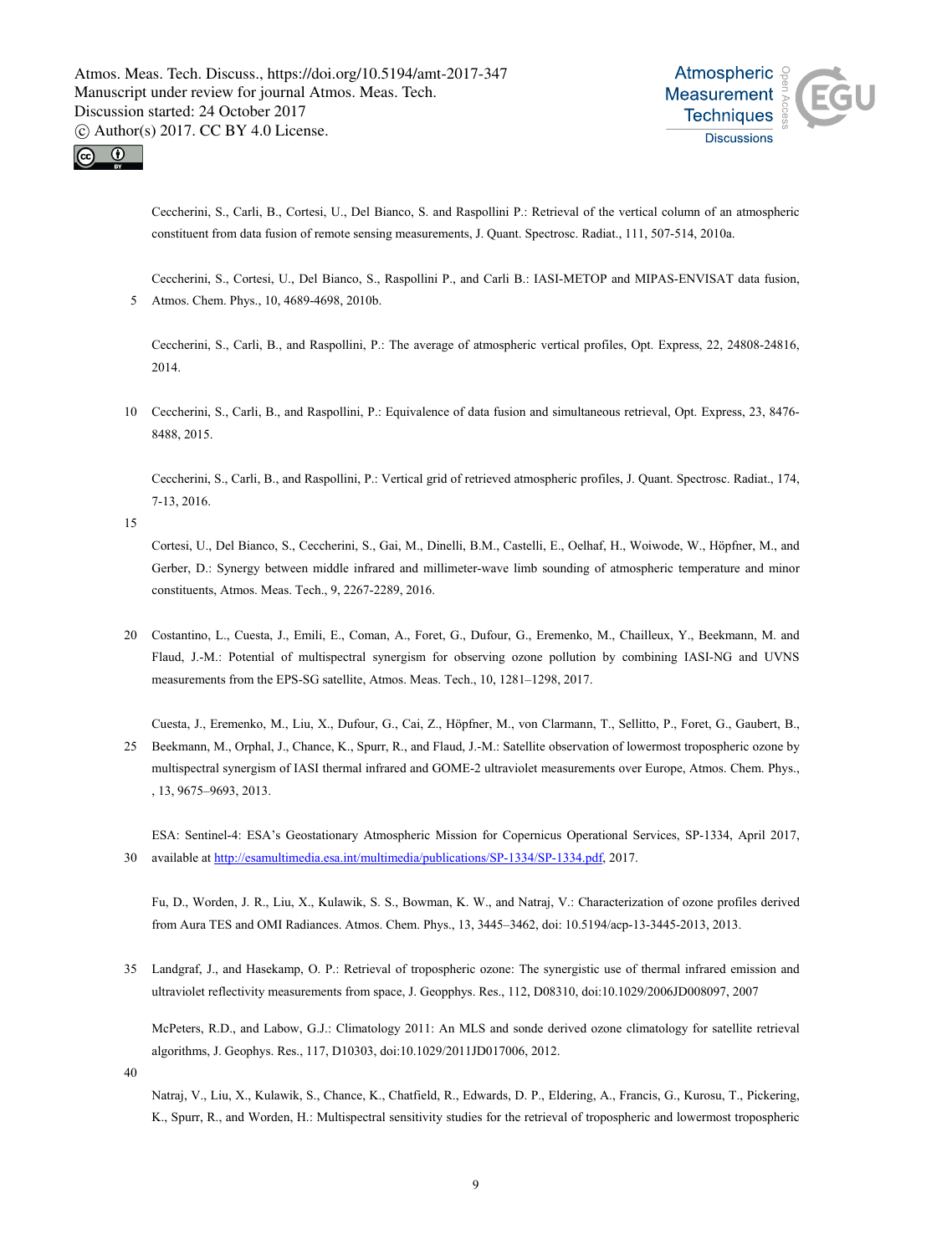



ozone from simulated clear sky GEO-CAPE measurements. Atmos. Envi- ron., 45, 7151–7165, doi: 10.1016/j.atmosenv.2011.09.014 , 2011.

Rodgers, C.D., Inverse Methods for Atmospheric Sounding: Theory and Practice, Vol. 2 of Series on Atmospheric, Oceanic 5 and Planetary Physics, World Scientific, Singapore, 2000.

Worden, J., Liu, X., Bowman, K., Chance, K., Beer, R., Eldering, A., Gunson, M., and Worden, H.: Improved tropospheric ozone profile retrievals using OMI and TES radiances, Geophys. Res. Lett., 34, L01809, doi: 10.1029/2006GL027806, 2007.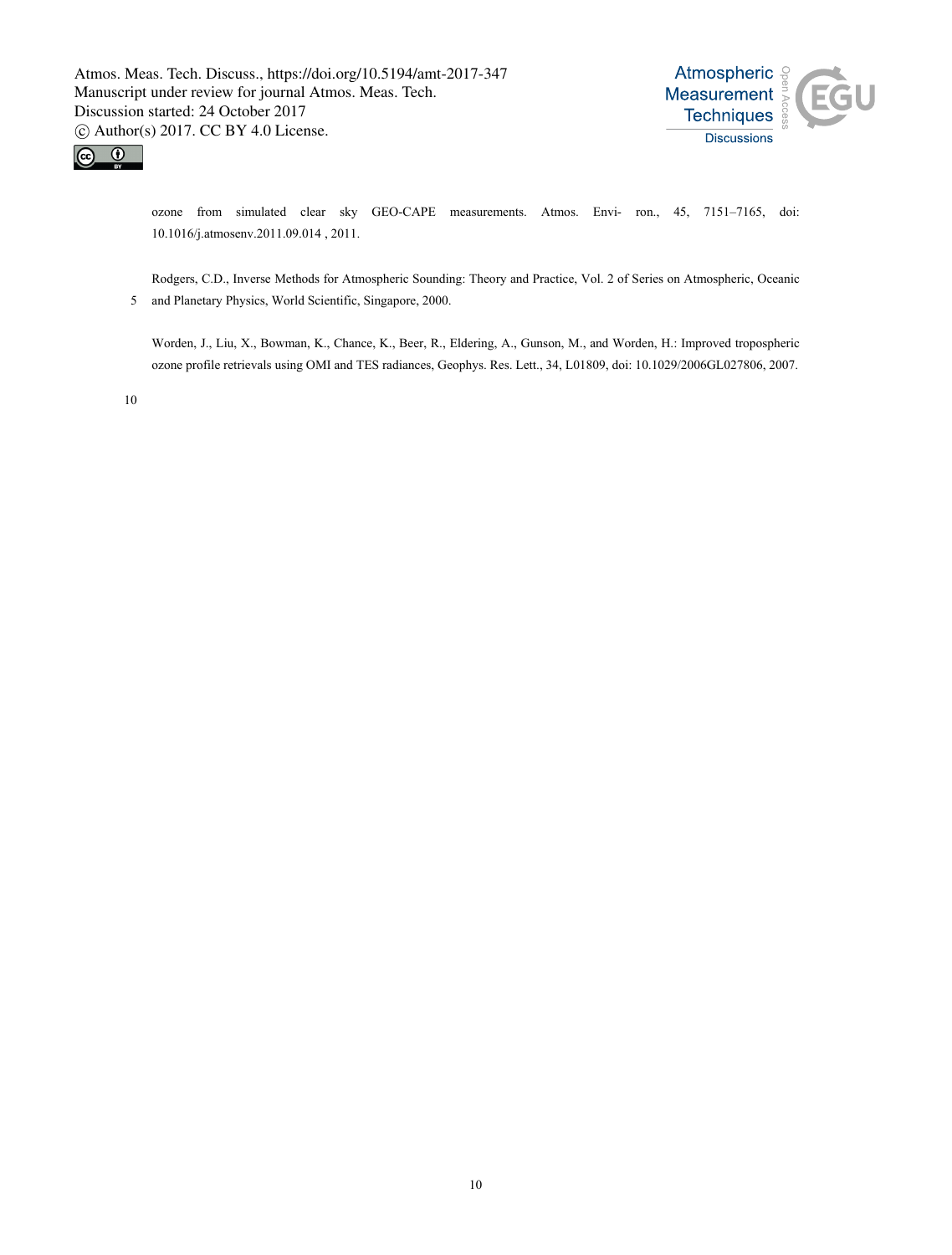



5

10

**Table 1. Number of DOF of the profiles obtained with the TIR measurement, the UV measurement, the original fusion method and the modified fusion method for each of the three cases described in Section 2.** 

|        | TIR | UV  | <b>FUS</b> | <b>FUS new</b> |
|--------|-----|-----|------------|----------------|
| Case 1 | 4.7 | 3.2 | 5.6        |                |
| Case 2 | 4.7 | 3.2 | 5.8        | 4.9            |
| Case 3 | 4.8 | 3.2 | 5.6        | 5.1            |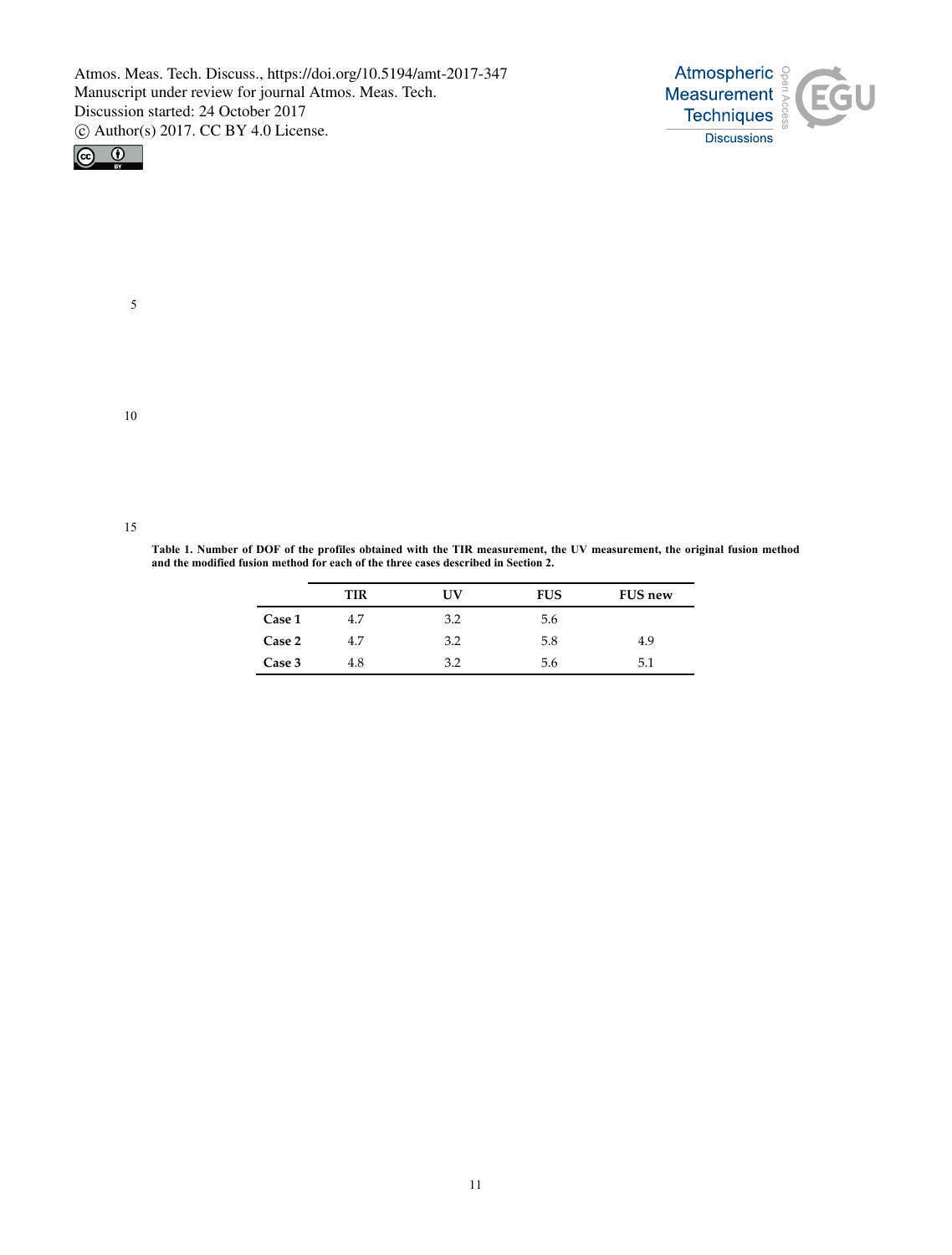



5

 $10^{-1}$  $10<sup>0</sup>$ Pressure [hPa]  $10^1$  $10<sup>2</sup>$ TIR UV  $\overline{\text{TIR}}$ **FUS**  $10<sup>2</sup>$  $\mathbf{U}\mathbf{V}$ TRUE  $\overline{6}$  $\overline{8}$  $\overline{2}$  $\overline{4}$  $\overline{6}$  $\overline{8}$  $\overline{0}$  $\overline{0}$  $\overline{2}$  $\overline{4}$  $\overline{0}$  $\overline{2}$  $-1$  $\overline{2}$  $\mathbf{1}$  $O<sub>3</sub>$  VMR [ppmv]  $O_3$  VMR [ppmv] Difference [ppmv]

**Figure 1. Left panel: true ozone profiles related to TIR (red line) and UV (blue line) measurements. Central panel: ozone profiles obtained from TIR measurement (red line), from UV measurement (blue line), from the data fusion (black line) compared with the** 10 **mean value of the true profiles (green line). Right panel: residual errors obtained as differences of the ozone profiles obtained from TIR measurement (red line), from UV measurement (blue line) and from data fusion (black line) from the mean value of true profiles. All the reported quantities are related to case 1.**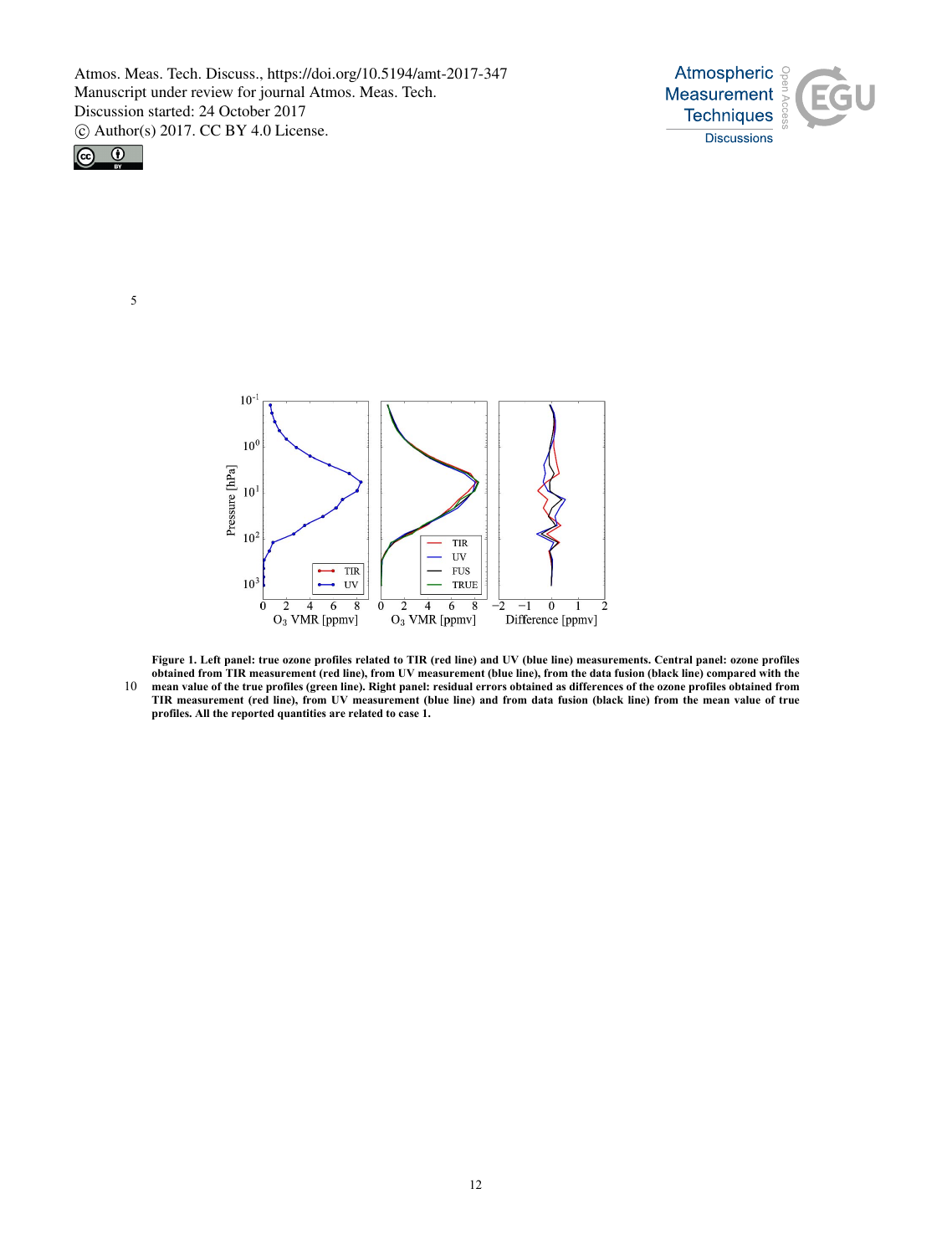



5

 $10^{-1}$  $10<sup>6</sup>$ Pressure [hPa]  $10^1$  $10<sup>2</sup>$ **TIR**  $UV$ TIR **FUS**  $\overline{a}$ ۰  $10<sup>3</sup>$  $\bullet$  UV **TRUE**  $\frac{2}{\text{O}_3 \text{ VMR [ppmv]}}$  $\frac{2}{\text{O}_3 \text{ VMR [ppmv]}}$  $\overline{8}$  $\frac{2}{2}$  -1 0 1<br>Difference [ppmv]  $\overline{0}$  $-\overline{2}$  $\overline{2}$  $\overline{0}$ 

**Figure 2. As Figure 1 in case 2.**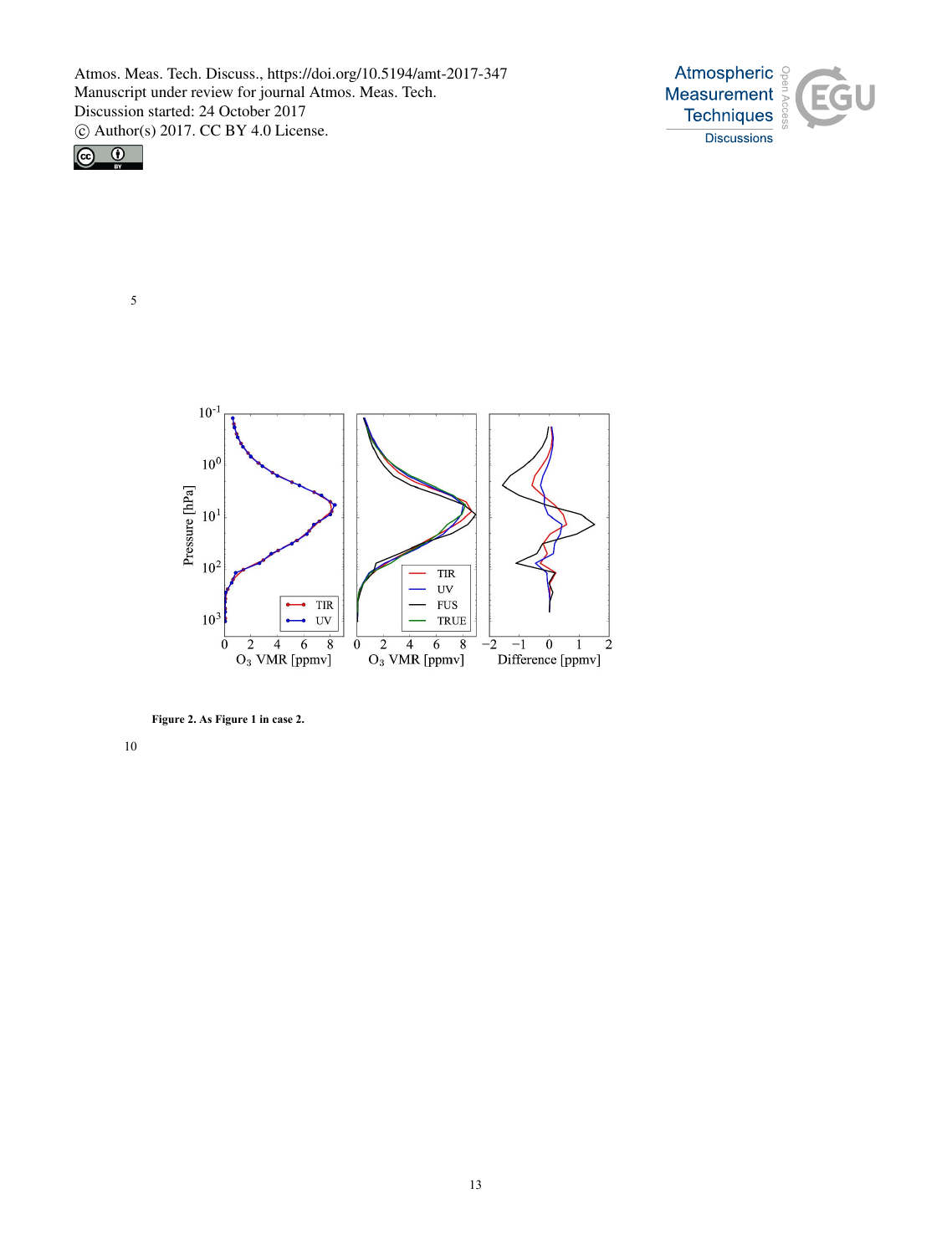



5



**Figure 3. As Figure 1 in case 3.**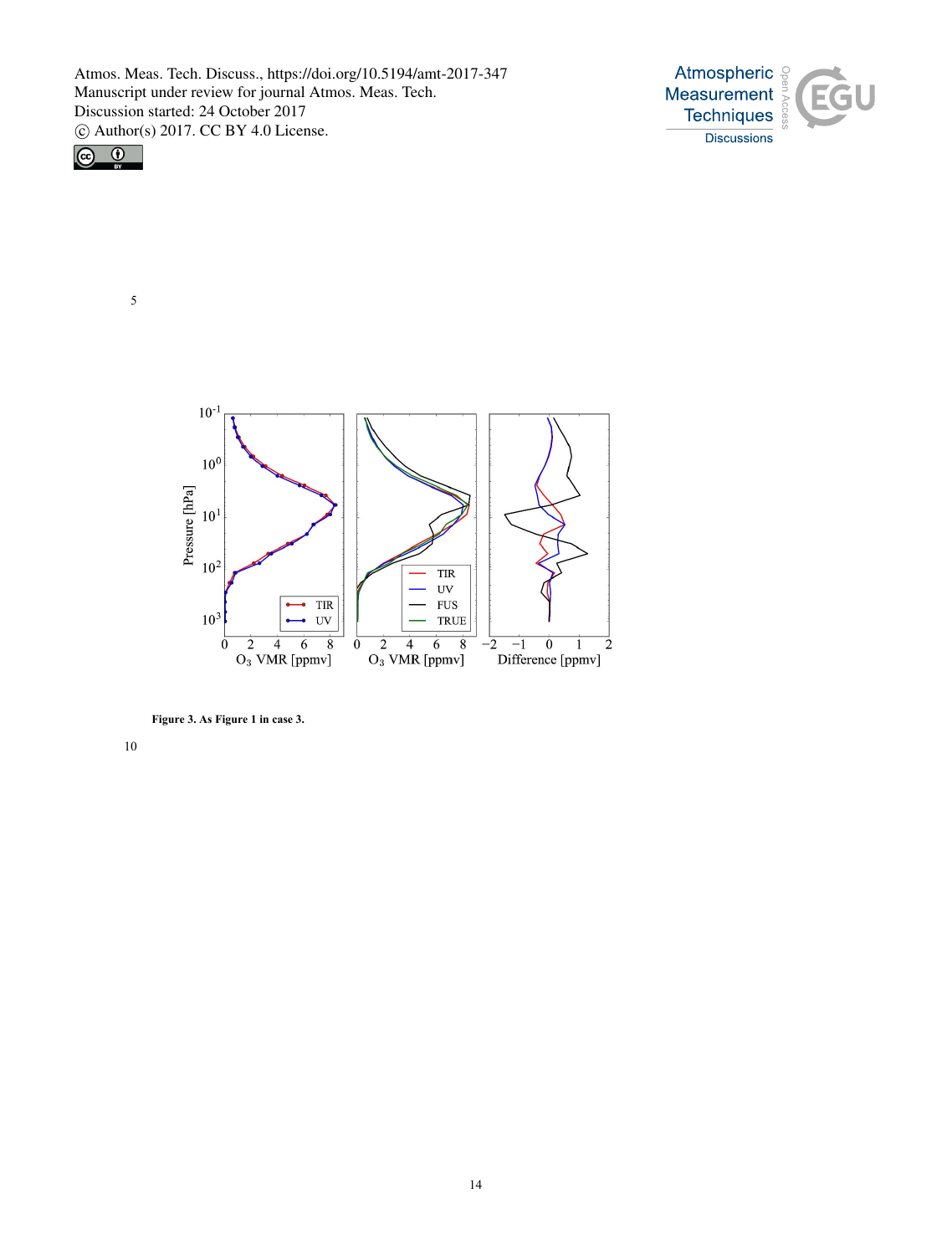





**Figure 4. Noise errors (red lines), interpolation errors (green lines) and coincidence errors (blue lines) in case 2 for TIR and UV**  10 **measurements.**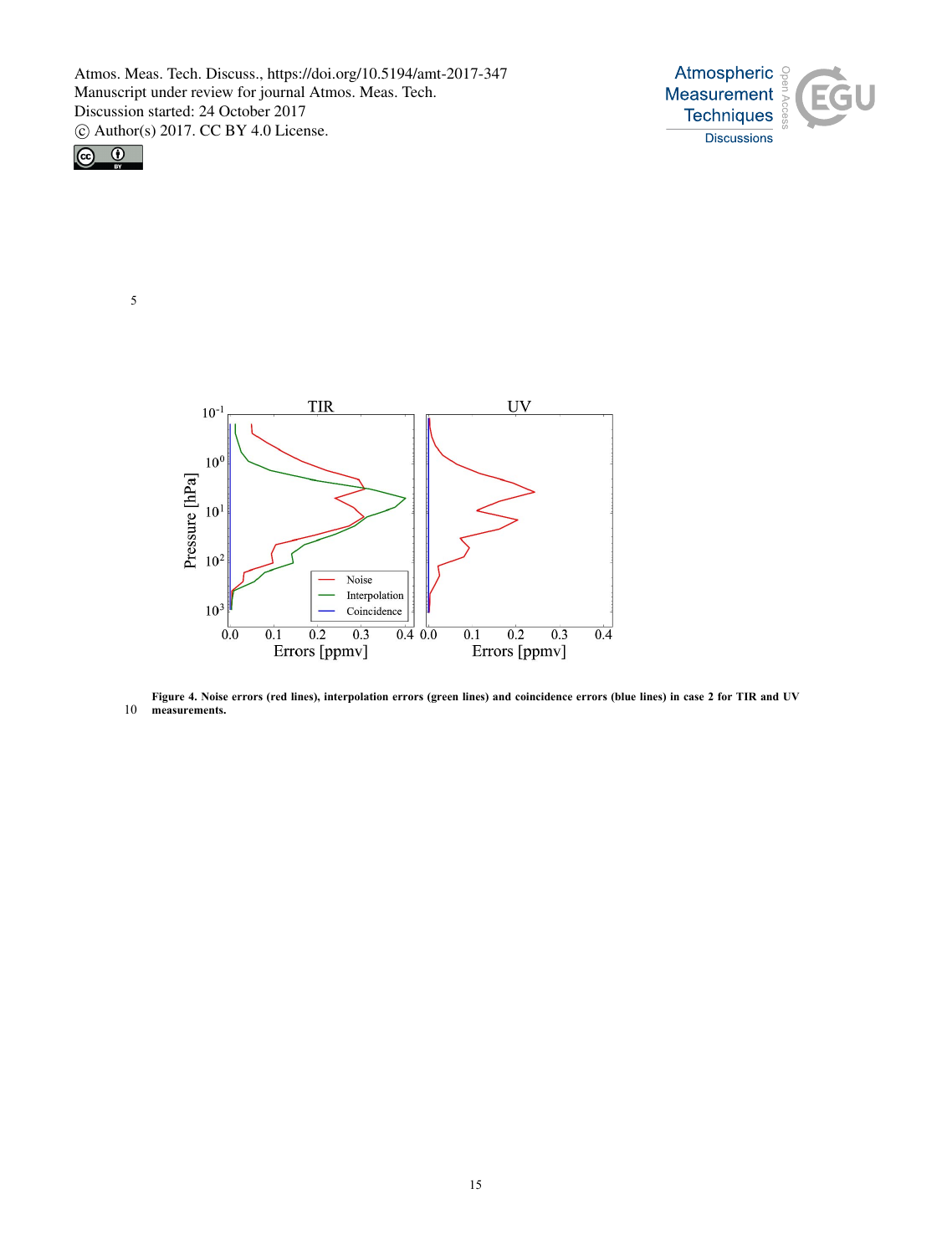



5



**Figure 5. As Fig. 4 in case 3.**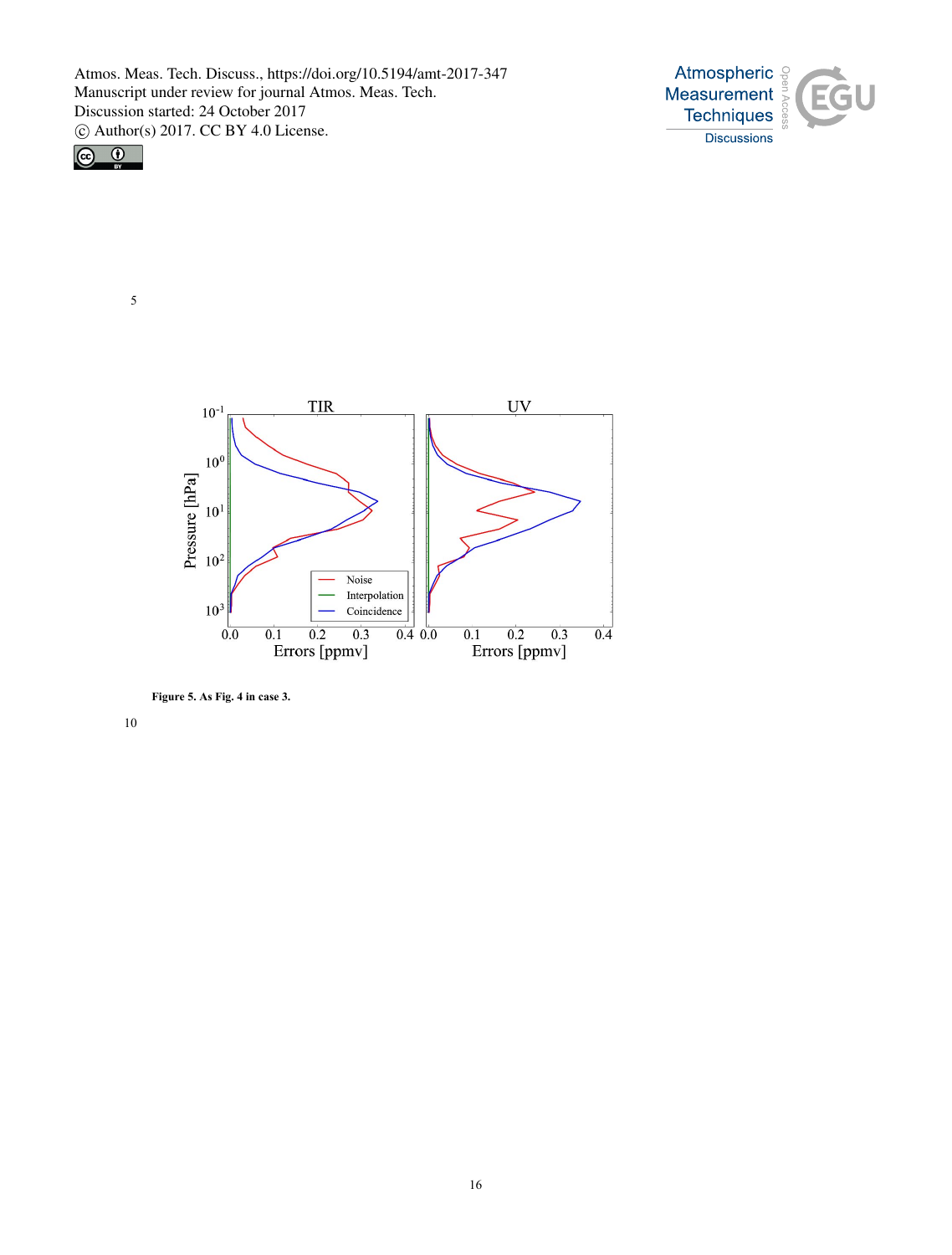





**Figure 6. Central and right panels of Figure 2 with added the fused profile and the residual error obtained with the modified**  10 **algorithm (magenta lines).**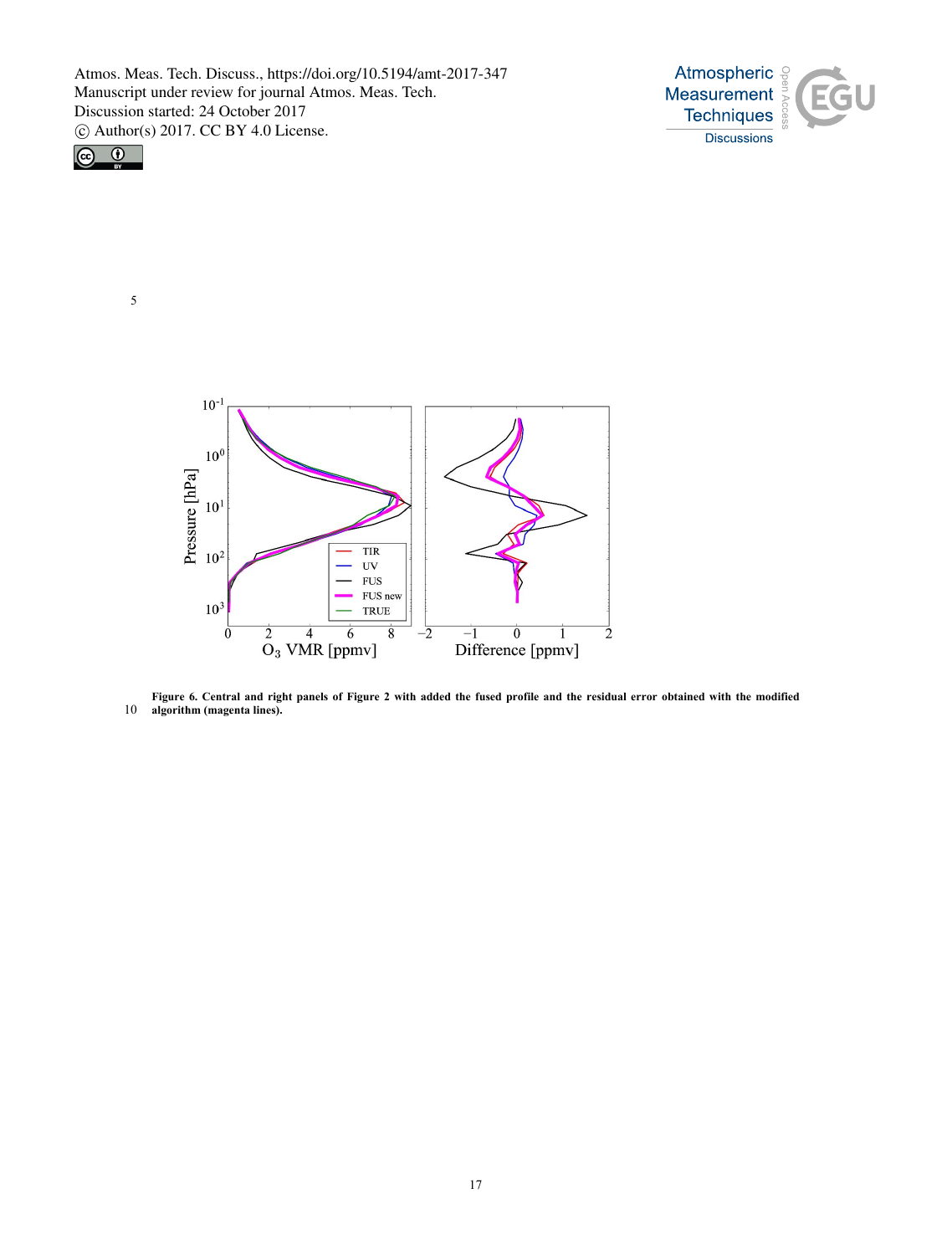



5

 $10^{-1}$  $10<sup>0</sup>$ Pressure [hPa]  $10<sup>1</sup>$  $TIR$  $10<sup>2</sup>$  $UV$ **FUS** FUS new  $10^3$ **TRUE**  $\frac{2}{\text{O}_3} \frac{4}{\text{VMR [ppmv]}}$  $\overline{8}$  $\overline{0}$  $\overline{0}$  $\overline{-1}$ -2  $\mathbf{1}$  $\overline{\mathbf{c}}$ Difference [ppmv]

**Figure 7. Central and right panels of Figure 3 with added the fused profile and the residual error obtained with the modified**  10 **algorithm (magenta lines).**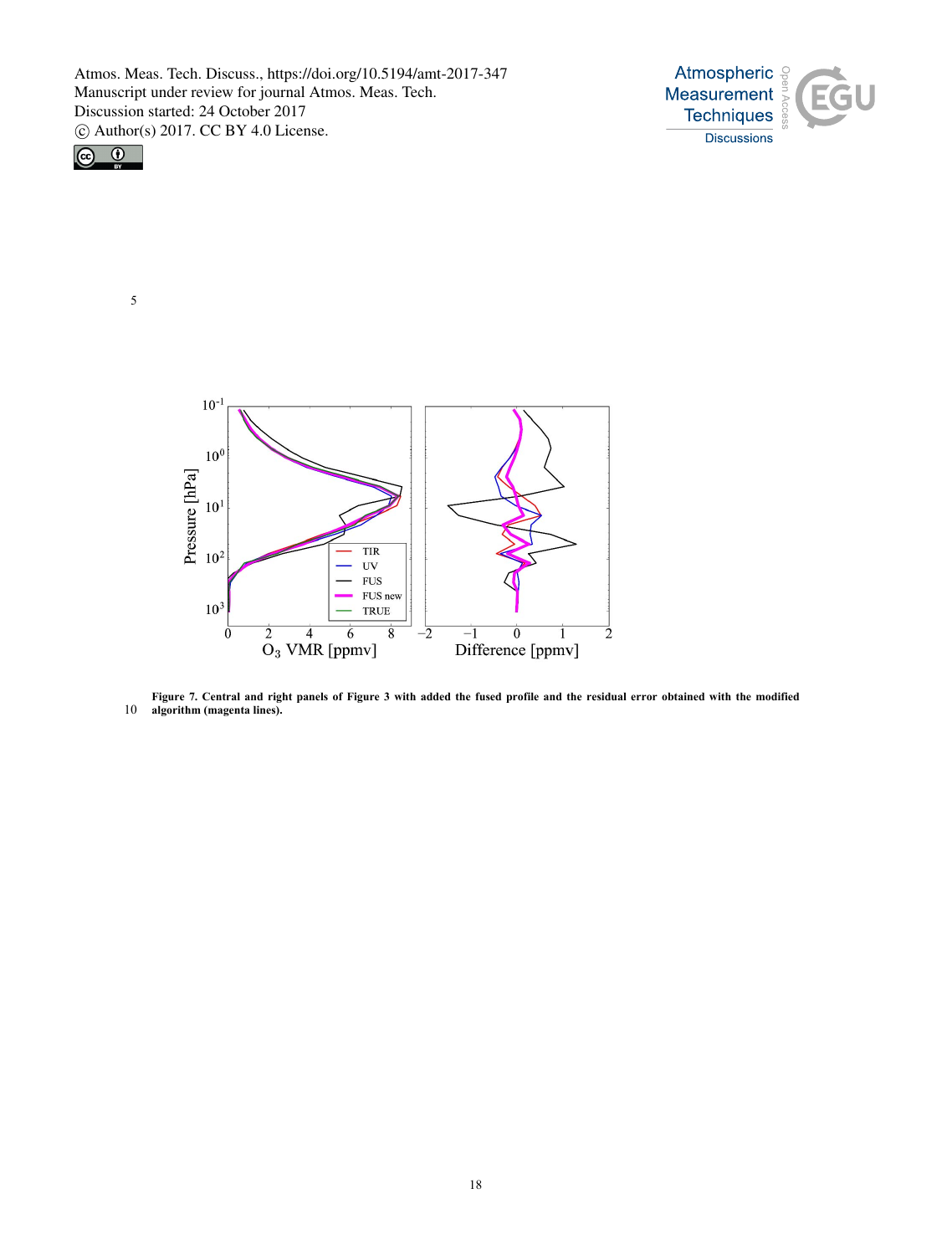



5



**Figure 8. Errors of the fused profile when we use the original (black line) and the generalized (magenta line) CDF for case 2.**